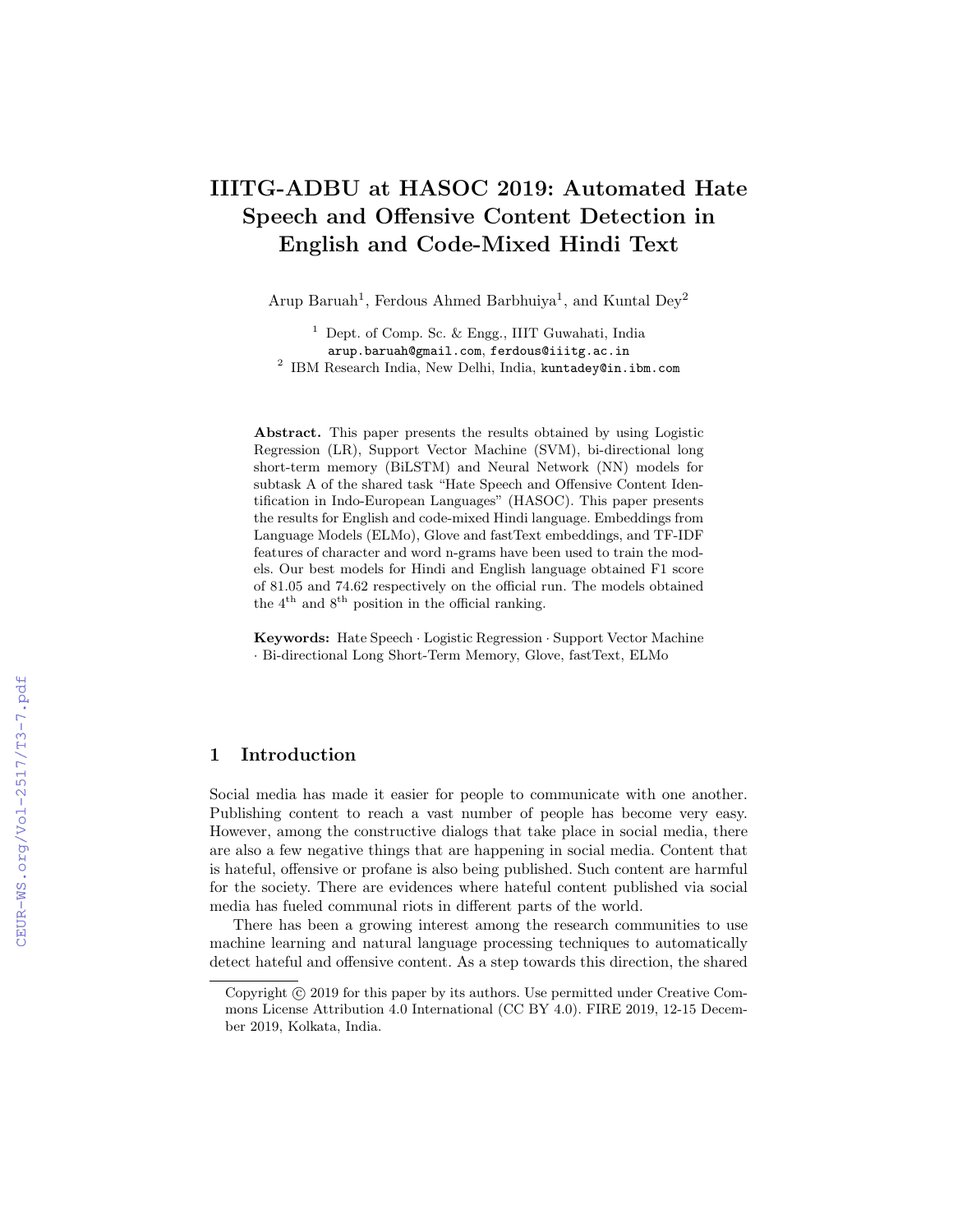task "Hate Speech and Offensive Content Identification in Indo-European Languages" (HASOC) has been organized [7]. This paper presents the results obtained by our models for subtask A of HASOC. The goal of subtask A is to detect if a given tweet is free from hateful and offensive content or not.

## 2 Related Work

Automated detection of offensive, hateful, abusive, aggressive, and profane text has seen the use of rule-based, traditional machine learning, and deep learning techniques. Risch and Krestel [9] used a LR classifier to detect abusive language. Features such as word and character n-grams, word2vec embeddings, word and character count etc. were used in the study. Waseem [12] used SVM and LR classifier to detect racist or sexist content. Nobata et al. [8] used a regression model to detect abusive content. Djuric et al. [3] used a LR classifier to detect hate speech. Among other features, this study used comment embeddings as features. Serra et al. [11] used a character-based RNN to detect hate speech in tweets. Gamback and Sikdar [4] used a CNN to detect racist and sexist content. Badjatiya et al. [1] experimented with LR, SVM, Gradient Boosted Decision Tree (GDBT), CNN, LSTM and FastText based models. Study on hate speech detection in code-mixed Hindi-English data has been performed in Mathur et al. [6], Santosh and Aravind [10], and Kamble and Joshi [5].

### 3 Dataset

The dataset for Subtask A of HASOC has been labeled as either free from hateful, offensive and profane content or not. Trial, train and test datasets were released for the subtask. Table 1 below shows the details of the dataset for both English and Hindi. As can be seen from the table, the percentage of hate, offensive or profane content was more in the English trial dataset compared to the English train dataset. For Hindi, the distribution of hate and non-hate content was identical in both trial and train dataset. The Hindi dataset was more balanced compared to the English dataset.

It was observed that performance of the models used in this study improved when English trial and train datasets were combined for training the models. However, combining the Hindi trial and train dataset decreased the performance of the models. Thus, only the train dataset was used for training the models for Hindi.

### 4 Methodology

#### 4.1 Preprocessing

We experimented by removing the URLs, hashtags, and mentions from the English dataset. However, we found that removing each of them degraded the performance of our models. Thus, for our final models the dataset was used as was provided without performing any preprocessing.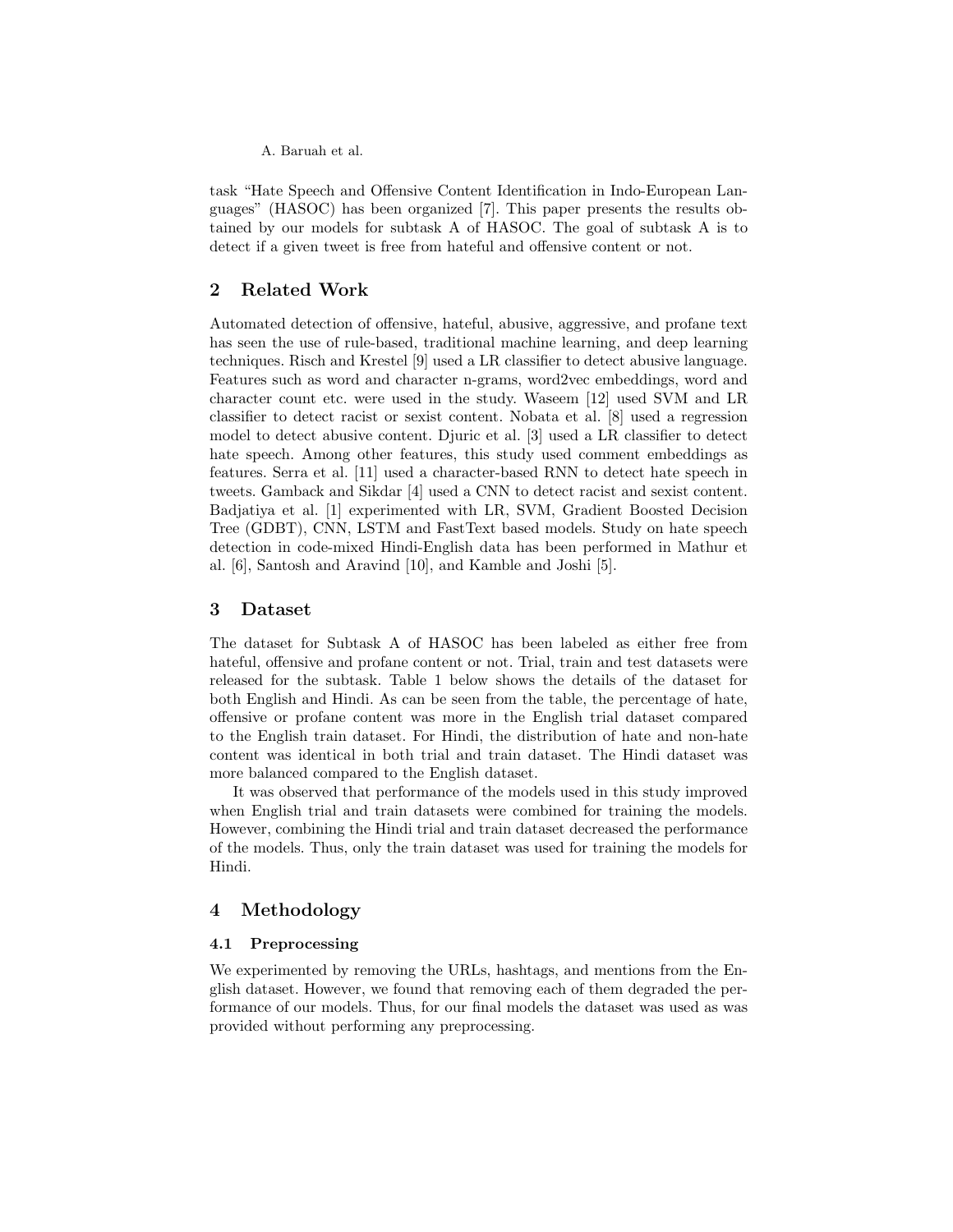Automated Hate Speech and Offensive Content Detection

|         |       | Language Type Not Hate/Offensive/Profane Hate/Offensive/Profane Total |                            |       |
|---------|-------|-----------------------------------------------------------------------|----------------------------|-------|
| English | Trial | $208(41.19\%)$                                                        | 297 (58.81\%)              | $505$ |
| English | Train | $3591(61.36\%)$                                                       | $2261(38.64\%)$            | 5852  |
| English | Test  | Not Known                                                             | Not Known                  | 1153  |
| Hindi   | Trial | 64 (47.06%)                                                           | $72(52.94\%)$              | 136   |
| Hindi   | Train | 2196(47.07%)                                                          | $\overline{2469}$ (52.93%) | 4665  |
| Hindi   | Test  | Not Known                                                             | Not Known                  | 1318  |

Table 1. Data set statistics

#### 4.2 Word and Sentence Embeddings

In our study, we used Embeddings from Language Models (ELMo), Glove, and fastText embeddings. The Glove and fastText embeddings were used to train our BiLSTM model. ELMo was used to train a simple neural network classifier. The 200 dimensional pre-trained Glove embeddings for Twitter dataset was used. The Glove embeddings were used only for the English language models. The fastText embeddings were used to train models for both English and Hindi. The 300 dimensional pre-trained fastText embeddings for English and Hindi were used.

For ELMo embeddings, we fine-tuned the ELMo module provided by TensorFlow Hub. This module returns the ELMo embeddings for each word of the sentence, as well as the vector for the complete sentence. We used the 1024 dimensional vector of the sentence to train a neural network classifier.

### 4.3 Models

We used the Logistic Regression (LR), Support Vector Machine (SVM), Bidirectional Long Short-Term Memory (BiLSTM), an ELMo based Neural Network (NN) and an ensemble of the ELMo based NN and character-based LR classifiers. All the classifiers used are described below:

Logistic Regression: The LR classifier was used for both the English and Hindi dataset. L2 regularization was used for the classifier. The hyperparameter C was set to 1.2. The classifier was trained using the TF-IDF features of word n-grams  $(1,3)$ , character n-grams  $(1,6)$ , and combination of word n-grams  $(1,3)$ and character n-grams (1,6).

Support Vector Machine: The SVM classifier was used for both English and Hindi dataset. The 'linear' kernel was used for the classifier. L2 regularization was used and the hyperparameter C was set to 1.0. The classifier was trained using the same TF-IDF features as mentioned above for the LR classifier.

Bi-directional Long Short-Term Memory: The BiLSTM model used in this study is based on the architecture from Baruah et al. [2]. The architecture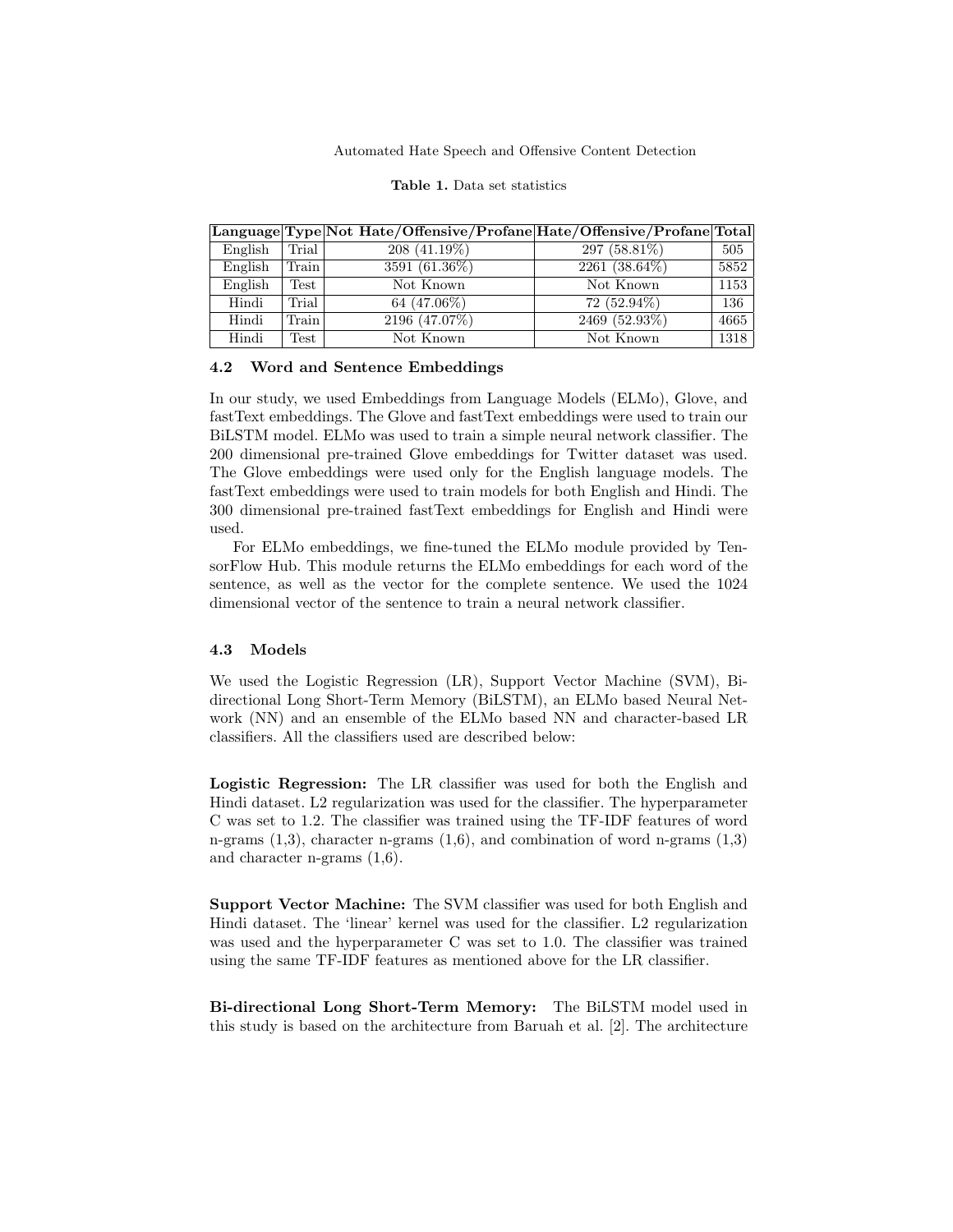of the model is shown in Fig. 1. It consisted of a BiLSTM layer and two Dense layers. The BiLSTM layer has 100 units and used a recurrent dropout of 0.10. A dropout of 0.25 was applied to the output of this layer. Global max pooling was applied on the output of the BiLSTM layer. The Dense layer that followed had 100 units and it used the ReLU activation function. A dropout of 0.25 was applied to the output of this layer also. The final Dense layer had 1 unit and the sigmoid activation function was used for this layer. The Adam optimizer and the binary cross-entropy loss function was used for training.



Fig. 1. BiLSTM model

The model has been trained using 200 dimensional Glove embeddings, 300 dimensional English fastText embeddings, and 300 dimensional Hindi fastText embeddings.

ELMo based Neural Network: The architecture of the ELMo based neural network is shown in Fig. 1. It consisted of an ELMo embedding layer and two Dense layers. The first Dense layer had 256 units and used the ReLU activation function. The next Dense layer had 1 unit and used the sigmoid activation function. The 1024 dimensional tweet vector obtained from the ELMo embedding layer is used to train the network.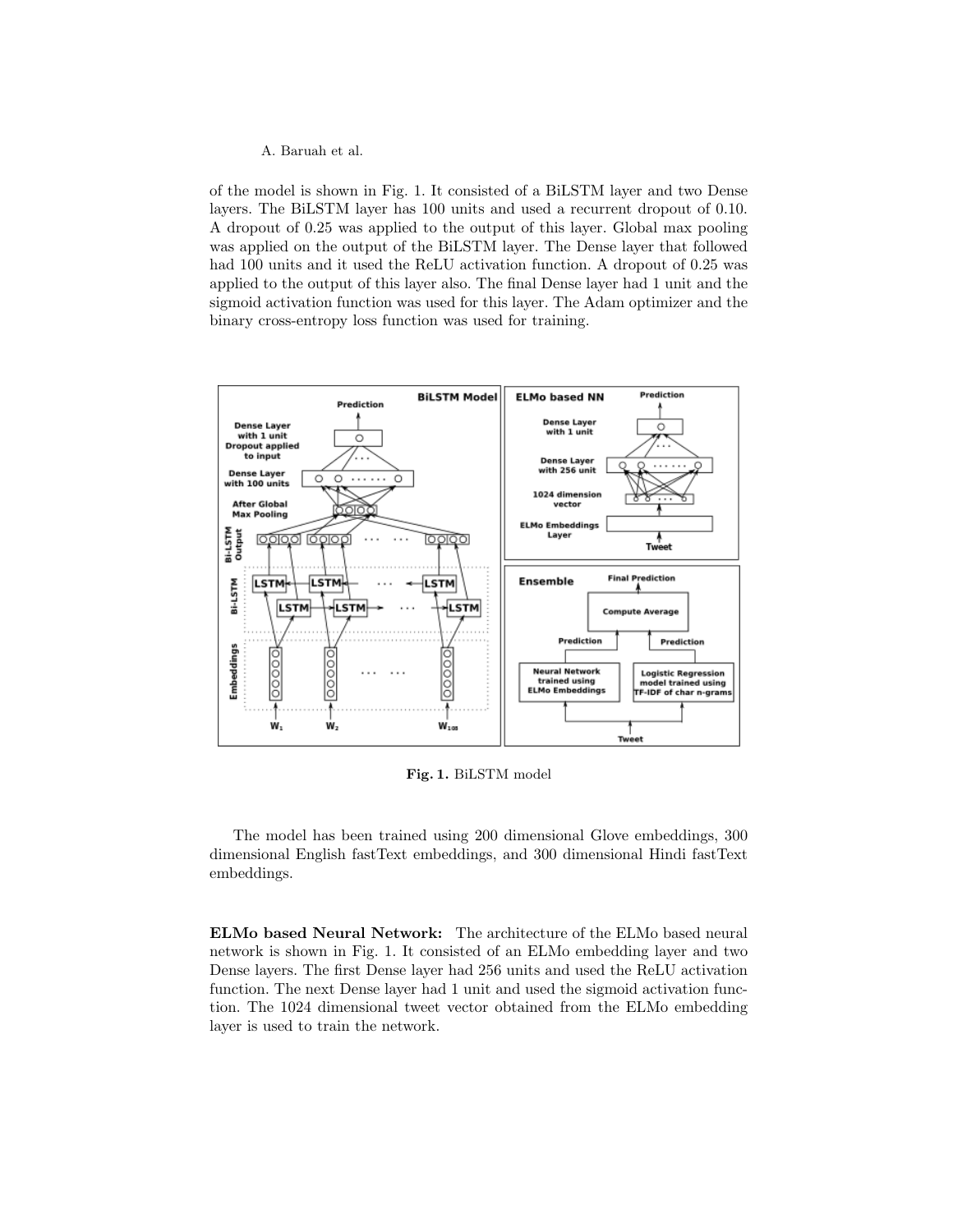Ensemble: The architecture of the Ensemble model used is shown in Fig. 1. It is the ensemble of the ELMo based NN classifier and the character n-gram based LR classifier. The prediction from the two classifiers were averaged to obtain the final prediction.

## 5 Results

As mentioned in section 3, training of the models for English was performed after combining the trial and train dataset. The models for Hindi were trained using the train dataset only. For validation, a stratified split of the dataset was performed. 20% of the dataset was reserved as the validation dataset and the remaining 80% was used for training the models. Table 2 and Table 3 presents the results obtained by our models on the English and Hindi validation dataset respectively.

| Approach      | <b>Features</b>                  | Acc   | Prec  | <b>Rec</b> | F1    |
|---------------|----------------------------------|-------|-------|------------|-------|
| LR.           | Char n-grams $(1 to 6)$          | 62.50 | 62.08 | 62.53      | 61.95 |
| LR            | Word n-grams $(1 \text{ to } 3)$ | 63.60 | 62.63 | 62.94      | 62.69 |
| $_{LR}$       | Char $&$ Word n-grams            | 64.07 | 63.17 | 63.53      | 63.23 |
| <b>SVM</b>    | Char n-grams $(1 to 6)$          | 65.96 | 64.37 | 62.46      | 62.57 |
| <b>SVM</b>    | Word n-grams $(1 \text{ to } 3)$ | 66.19 | 64.73 | 62.47      | 62.53 |
| <b>SVM</b>    | Char $&$ Word n-grams            | 64.86 | 63.10 | 62.34      | 62.50 |
| <b>BiLSTM</b> | pre-trained fastText             | 67.69 | 66.87 | 63.56      | 63.59 |
| <b>BiLSTM</b> | pre-trained Glove                | 64.31 | 63.12 | 63.31      | 63.19 |
| 'NΝ           | fine-tuned ELMo                  | 65.8  | 64.99 | 60.83      | 60.26 |
| Ensemble      | $ELMo & Char n-grams$            | 65.49 | 63.89 | 63.47      | 63.61 |

Table 2. Results of our models for English

As can be seen from Table 2 that for English, the BiLSTM model trained on pre-trained fastText embeddings performed the best on all the metrics considered. It obtained a macro F1 score of 63.59. The second best F1 score of 63.61 was obtained using ensemble of ELMo based NN and the character n-gram based LR model. By itself, the ELMo based NN classifier performed the worst among all the models with an F1 score of 60.26. However, it had the second-best precision score of 64.99. Among the LR models, the one trained using both character and word n-grams preformed the best with an F1 score of 63.23. The performance of all the SVM models were almost identical.

From Table 3, it can be seen that for Hindi, the SVM model trained on character n-grams performed the best on all the metrics considered. The model obtained an F1 score of 82.73. Word n-gram based models (both LR and SVM) did not perform well for the Hindi dataset. The BiLSTM model trained using fastText Hindi embeddings performed the worst with an F1 score of only 54.15. The reason for this poor performance could be that the dataset was a code-mixed dataset and it had English words also. Whereas the embeddings used was for Hindi only.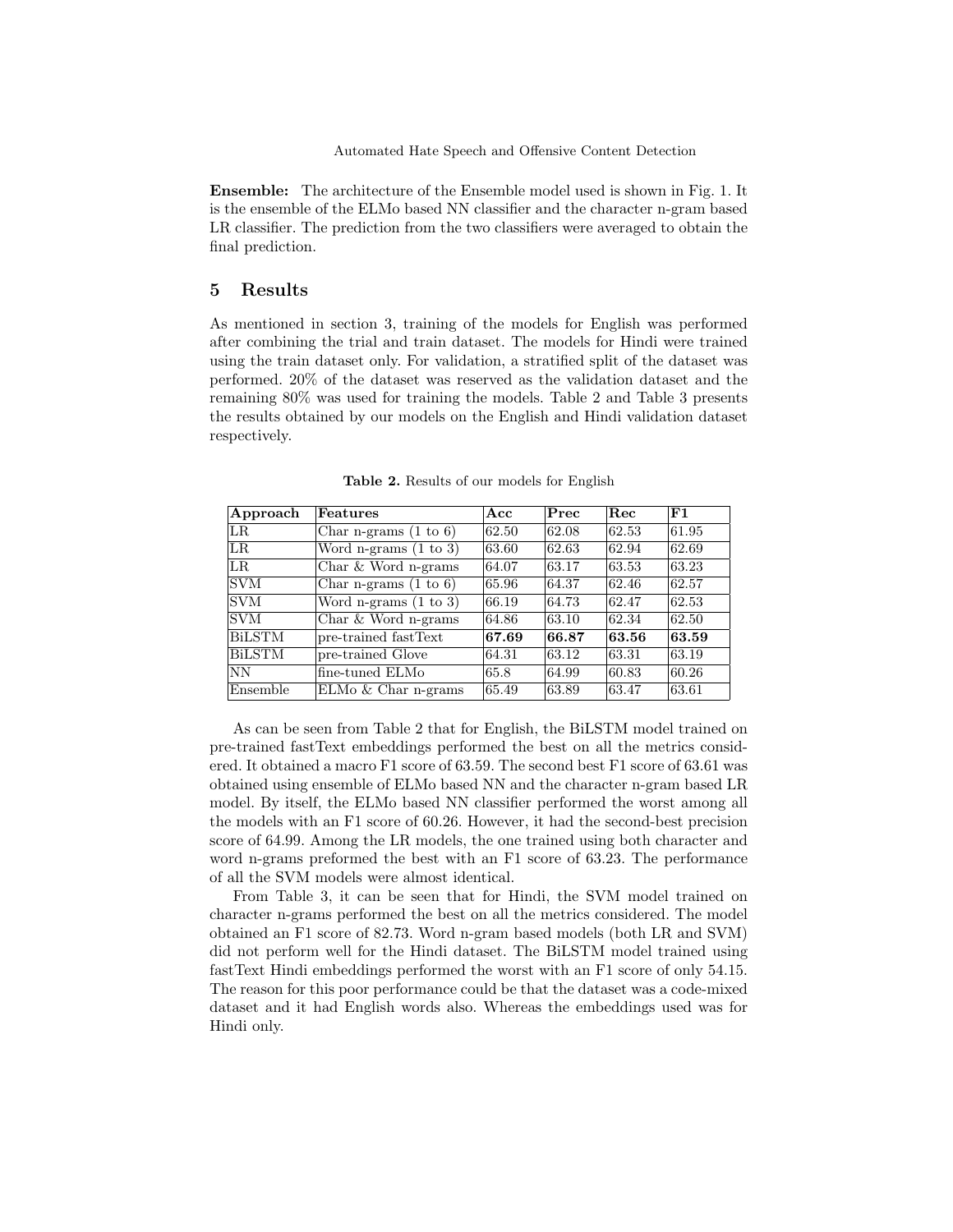Table 4 shows the confusion matrix for the LR and SVM models for English. As can be seen that, among the LR models, the word n-gram based LR models were better in predicting the non-hate category, while the character n-gram based model was better in predicting the hate category. Among the SVM models, both character and word n-gram based models performed equally well in predicting both the categories. Compared to LR models, the SVM models were better in predicting the non-hate category while the LR models were better in predicting the hate category.

For Hindi, as can be seen from Table 5, both character-based LR and SVM models performed equally well in predicting the non-hate category. The characterbased SVM models were slightly better in predicting the hate category. Both word-based LR and SVM models performed poorly in predicting the non-hate category.

From Table 6, it can be seen that the ELMo based NN model was the best in predicting the non-hate category among all the models. However, it was poor in predicting the hate category. For this reason, it was paired with the characterbased LR model in our ensemble model. The fastText based BiLSTM model was the second best in predicting the non-hate group. Compared to the ELMo based NN model, its performance in predicting the hate category was much better.

Based on these results obtained on the validation dataset, we selected the following models for submission: fastText based BiLSTM (English Run 1), our ensemble model (English Run 2), character and word n-gram based LR (English Run 3), character n-gram based SVM (Hindi Run 1), character n-gram based LR (Hindi Run 2), and character and word n-gram based SVM (Hindi Run 3).

The official results for our models are listed in Table 7 and Table 8. As we made an error in submitting the results for run 3 of the English language, the results for this run are missing. As can be seen from the tables for English, our best performing model on the test dataset was the fastText based BiLSTM model. It obtained a macro F1 score of 74.62. This model obtained the  $8<sup>th</sup>$  position among 79 submissions for English. For Hindi, our best performing models were the character-based LR and SVM models with F1 score of 81.05 and 80.98 respectively. These two models obtained the official ranking of  $4<sup>th</sup>$  and  $5<sup>th</sup>$  position respectively among 37 submissions made for the Hindi. Table 9 shows the confusion matrix of our models for the official run.

| Approach        | Features                         | Acc   | $\rm Prec$ | R.ec  | F1    |
|-----------------|----------------------------------|-------|------------|-------|-------|
| LR.             | Char n-grams $(1 \text{ to } 6)$ | 81.67 | 81.85      | 81.91 | 81.67 |
| $_{LR}$         | Word n-grams $(1 to 3)$          | 77.49 | 77.57      | 77.65 | 77.48 |
| $\overline{LR}$ | Char $&$ Word n-grams            | 81.14 | 81.18      | 81.29 | 81.13 |
| ISVM            | Char n-grams $(1 \text{ to } 6)$ | 82.74 | 82.77      | 82.88 | 82.73 |
| <b>SVM</b>      | Word n-grams $(1 to 3)$          | 77.38 | 77.33      | 77.40 | 77.34 |
| <b>SVM</b>      | Char & Word n-grams              | 81.56 | 81.54      | 81.65 | 81.54 |
| <b>BiLSTM</b>   | pre-trained fastText             | 63.13 | 62.22      | 56.65 | 54.15 |

Table 3. Results of our models for Hindi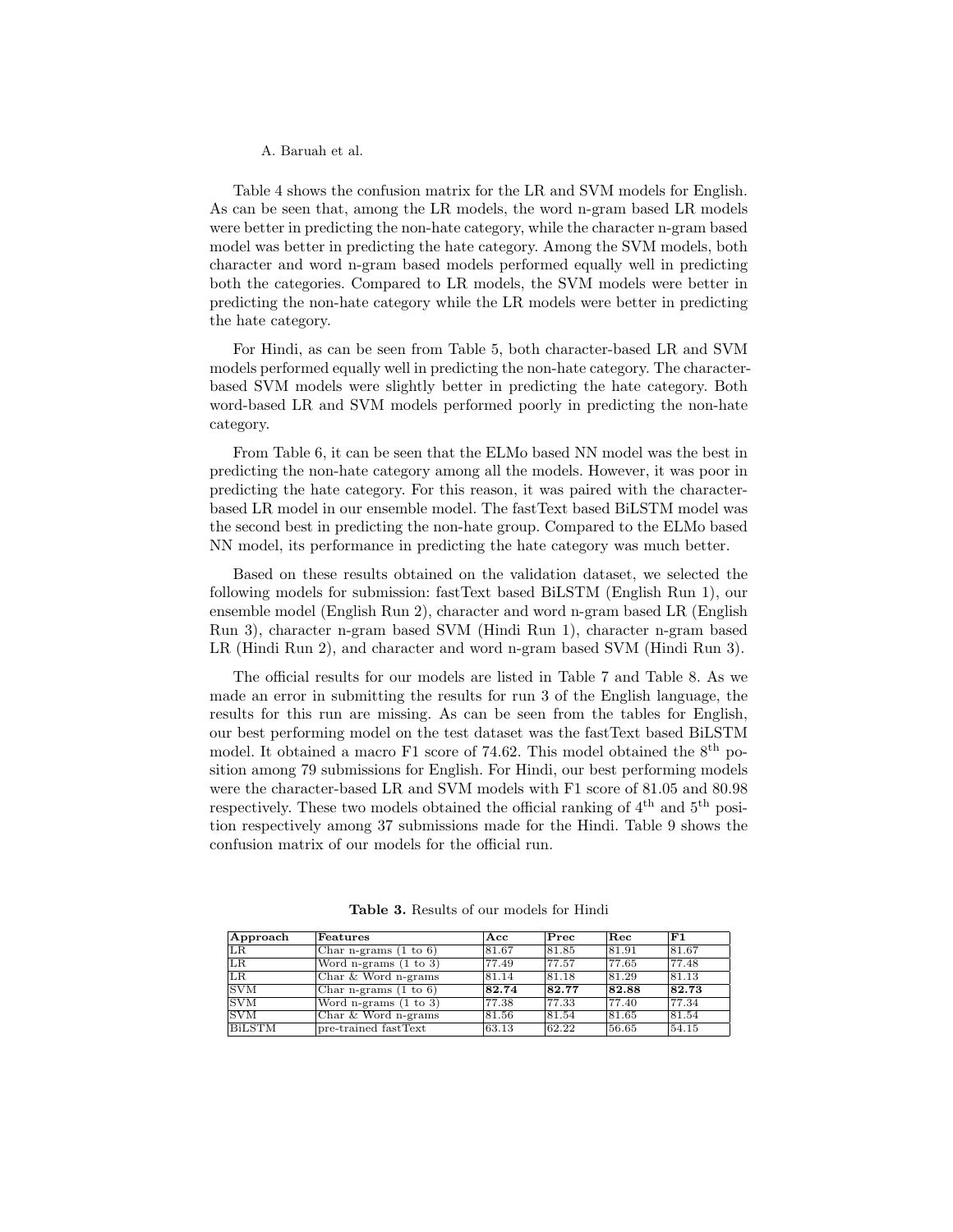Automated Hate Speech and Offensive Content Detection

Table 4. Confusion Matrix of LR and SVM models for the English Dataset

|            | LR.<br>LR.           |     |           | LR.          |                     | SVM        |      | SVM     | SVM       |              |                     |            |
|------------|----------------------|-----|-----------|--------------|---------------------|------------|------|---------|-----------|--------------|---------------------|------------|
|            | Word<br>${\bf Char}$ |     | Char $\&$ |              | ${\bf Char}$        |            | Word |         | Char $\&$ |              |                     |            |
|            | n-grams<br>n-grams   |     |           | Word n-grams |                     | n-grams    |      | n-grams |           | Word n-grams |                     |            |
|            |                      |     |           |              | NOT HOF NOT HOF NOT | <b>HOF</b> |      |         |           |              | NOT HOF NOT HOF NOT | <b>HOF</b> |
| <b>NOT</b> | 474                  | 286 | 504       | 256          | 504                 | 256        | 611  | 149     | 620       | 140          | 572                 | 188        |
| <b>HOF</b> | 191                  | 321 | 207       | 305          | 201                 | 311        | 284  | 228     | 290       | 222          | 259                 | 253        |

Table 5. Confusion Matrix of LR and SVM models for the Hindi Dataset

|            |                    | $_{\rm LR}$<br>LR. |              |      | LR.                 |           | <b>SVM</b> |      | <b>SVM</b>   | <b>SVM</b> |                     |            |  |
|------------|--------------------|--------------------|--------------|------|---------------------|-----------|------------|------|--------------|------------|---------------------|------------|--|
|            | ${\bf Char}$       |                    |              | Word |                     | Char $\&$ |            | Char |              | Word       |                     | Char $\&$  |  |
|            | n-grams<br>n-grams |                    | Word n-grams |      | n-grams             |           | n-grams    |      | Word n-grams |            |                     |            |  |
|            |                    |                    |              |      | NOT HOF NOT HOF NOT | HOF       |            |      |              |            | NOT HOF NOT HOF NOT | <b>HOF</b> |  |
| <b>NOT</b> | 377                | 62                 | 353          | 86   | 368                 | 71        | 374        | 65   | 341          | 98         | 365                 | 74         |  |
| <b>HOF</b> | 109                | 385                | 124          | 370  | 105                 | 389       | 96         | 398  | 113          | 381        | 98                  | 396        |  |

Table 6. Confusion Matrix of BiLSTM, ELMo based NN and Ensemble for English, and BiLSTM for Hindi

|              | <b>BiLSTM</b> |     | <b>BiLSTM</b> |          | ELMo based |                         |            | Ensemble               | <b>BiLSTM</b>  |     |
|--------------|---------------|-----|---------------|----------|------------|-------------------------|------------|------------------------|----------------|-----|
|              | English       |     |               | English  | Neural     |                         |            | $ {\rm ELMo}$ NN $\& $ | Hindi          |     |
|              | Glove         |     |               | fastText | Network    |                         |            | Char LR.               | fastText       |     |
|              |               |     |               |          |            | NOT HOF NOT HOF NOT HOF | <b>NOT</b> | <b>HOF</b>             | <b>NOT HOF</b> |     |
| NOTI         | 520           | 240 | 644           | 116      | 656        | 104                     | 561        | 199                    | 683            | 77  |
| $_{\rm HOF}$ | 214           | 298 | 295           | 217      | 331        | 181                     | 240        | 272                    | 392            | 120 |

Table 7. Official results for English Subtask-A

| Run | Model                                | Accuracy Precision Recall |       |       | Macro | <b>Weighted</b> Position |      |
|-----|--------------------------------------|---------------------------|-------|-------|-------|--------------------------|------|
|     |                                      |                           |       |       | F1    | F1                       |      |
|     | BiLSTM (fastText) 80.00              |                           | 74.00 | 76.00 | 74.62 | 80.64                    | 8th  |
| 12  | $(ELMo$ <sup>77.00</sup><br>Ensemble |                           | 72.00 | 77.00 | 73.21 | 178.43                   | 15th |
|     | $\text{NN} + \text{Char}$ LR)        |                           |       |       |       |                          |      |
|     | Best System                          |                           |       |       | 78.82 | 83.95                    | 1st  |

Table 8. Official results for Hindi Subtask-A

| Run | Model                    | Accuracy Precision Recall |       |       | Macro | <b>Weighted</b> Position |              |
|-----|--------------------------|---------------------------|-------|-------|-------|--------------------------|--------------|
|     |                          |                           |       |       | F1    | F1                       |              |
|     | SVM (char)               | 81.00                     | 81.00 | 81.00 | 80.98 | 81.06                    | 5th          |
| 12  | $LR$ (char)              | 81.00                     | 81.00 | 81.00 | 81.05 | 81.13                    | 4th          |
| 13  | $\text{SVM}$ (word+char) | 80.00                     | 80.00 | 80.00 | 79.85 | 79.93                    | 14th         |
|     | Best System              |                           |       |       | 81.49 | 82.02                    | $_{\rm 1st}$ |

Table 9. Confusion Matrix from the official results

|            |            |            |                                                                         |              |            |                |     |                    | English Run 1 English Run 2 Hindi Run 1 Hindi Run 2 Hindi Run 3 |              |  |
|------------|------------|------------|-------------------------------------------------------------------------|--------------|------------|----------------|-----|--------------------|-----------------------------------------------------------------|--------------|--|
|            |            |            | <b>fastText based</b> Ensemble of Char n-gram Char n-gram Char and Word |              |            |                |     |                    |                                                                 |              |  |
|            | BiLSTM     |            |                                                                         | ELMo NN $\&$ |            | $_{\rm based}$ |     | $_{\rm based}$     |                                                                 | n-gram based |  |
|            |            |            | $Char$ $LR$                                                             |              | <b>SVM</b> |                | LR. |                    | <b>SVM</b>                                                      |              |  |
|            | <b>HOF</b> | <b>NOT</b> | HOF                                                                     | <b>NOT</b>   |            | HOF NOT        |     | <b>HOF NOT HOF</b> |                                                                 | <b>NOT</b>   |  |
| HOF        | 190        | 98         | 221                                                                     | 67           | 499        | 106            | 497 | 108                | 496                                                             | 109          |  |
| <b>NOT</b> | 129        | 736        | 195                                                                     | 670          | 144        | 569            | 141 | 572                | 156                                                             | 557          |  |